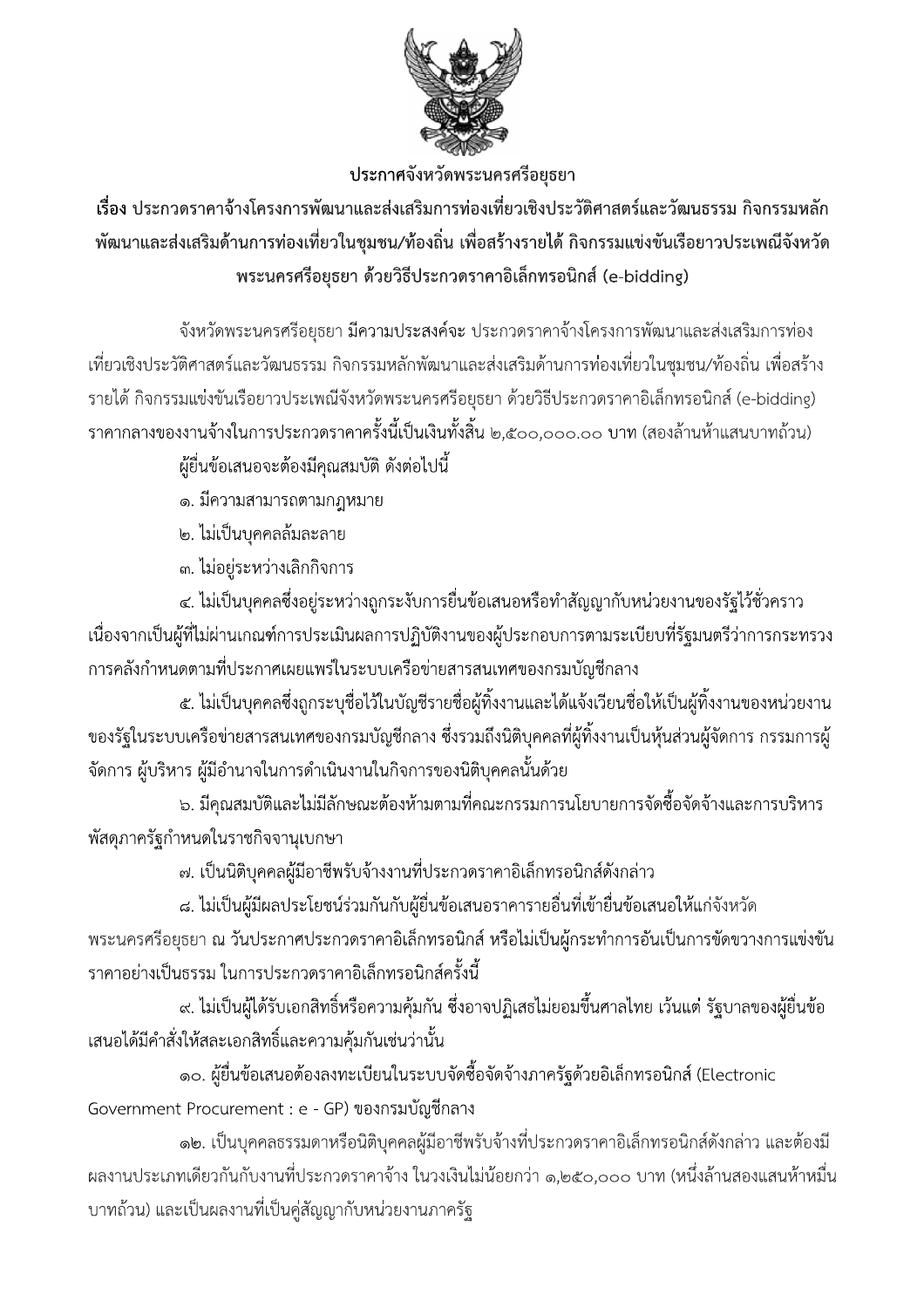ผู้ยื่นข้อเสนอต้องยื่นข้อเสนอและเสนอราคาทางระบบจัดซื้อจัดจ้างภาครัฐด้วยอิเล็กทรอนิกส์ ในวันที่ ด๖ สิงหาคม ๒๕๖๔ ระหว่างเวลา ๐๘.๓๐ น. ถึง ด๖.๓๐ น. โดยผู้ยื่นข้อเสนอที่มีคุณสมบัติผ่านเกณฑ์การพิจารณา ้จะต้องนำเสนอข้อเสนอทางเทคนิคต่อคณะกรรมการพิจารณาผลการประกวดราคาอิเล็กทรอนิกส์ ในวันที่ ๑๙ สิงหาคม ๒๕๖๔ ระหว่างเวลา ๐๘.๓๐ น. ถึง ๑๖.๓๐ น.

> ผู้สนใจสามารถขอรับเอกสารประกวดราคาอิเล็กทรอนิกส์ โดยดาวน์โหลดเอกสารผ่านทางระบบจัดซื้อ จัดจ้างภาครัฐด้วยอิเล็กทรอนิกส์ตั้งแต่วันที่ประกาศจนถึงก่อนวันเสนอราคา

ผู้สนใจสามารถดูรายละเอียดได้ที่เว็บไซต์ www.m-culture.go.th/ayutthaya หรือ www.gprocurement.go.th หรือสอบถามทางโทรศัพท์หมายเลข ๐๓๕ ๓๓๖ ๘๘๒-๓ ในวันและเวลาราชการ

ประกาศ ณ วันที่ ๙ สิงหาคม พ.ศ. ๒๕๖๔

You

(นางจรีพร ขันตี) วฒนธรรมจงหวด ปฏิบตราชการแทน ผู้ว่าราชการจังหวัดพระนครศรีอยุธยา

หมายเหตุ ผู้ประกอบการสามารถจัดเตรียมเอกสารประกอบการเสนอราคา (เอกสารส่วนที่ ๑ และเอกสารส่วนที่ ๒) ในระบบ e-GP ได้ตั้งแต่วันที่ขอรับเอกสารจนถึงวันเสนอราคา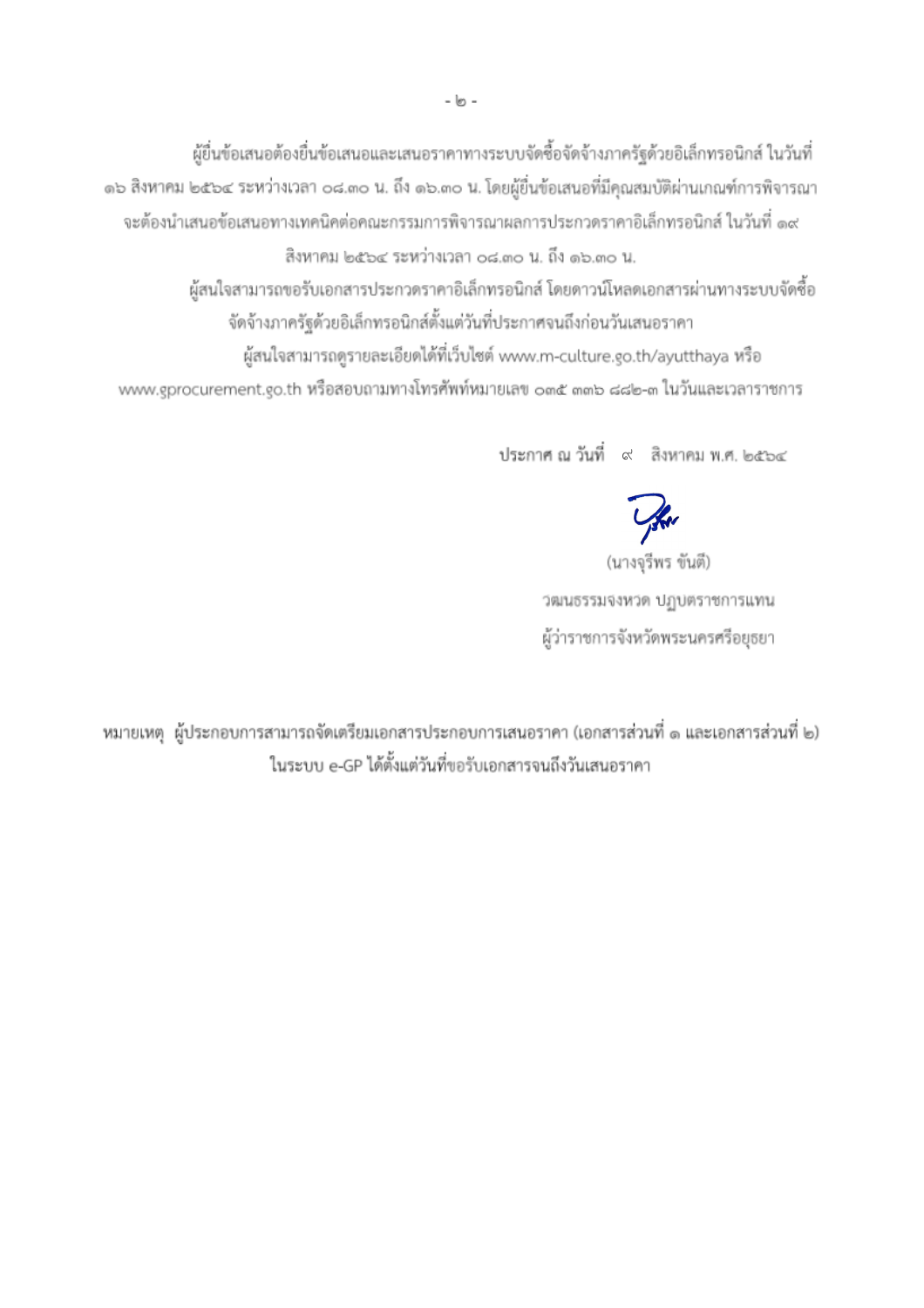

เอกสารประกวดราคาจ้างด้วยวิธีประกวดราคาอิเล็กทรอนิกส์ (e-bidding) เลขที่ ๑๖๔/๒๕๖๔ การจ้างโครงการพัฒนาและส่งเสริมการท่องเที่ยวเชิงประวัติศาสตร์และวัฒนธรรม กิจกรรมหลักพัฒนาและส่ง เสริมด้านการท่องเที่ยวในชุมชน/ท้องถิ่น เพื่อสร้างรายได้ กิจกรรมแข่งขันเรือยาวประเพณีจังหวัด พระนครศรีอยุธยา ตามประกาศ จังหวัดพระนครศรีอยุธยา ลงวันที่ ๙ สิงหาคม ๒๕๖๔

้จังหวัดพระนครศรีอยุธยา ซึ่งต่อไปนี้เรียกว่า "จังหวัด" มีความประสงค์จะ ประกวดราคาจ้างโครงการ ้พัฒนาและส่งเสริมการท่องเที่ยวเชิงประวัติศาสตร์และวัฒนธรรม กิจกรรมหลักพัฒนาและส่งเสริมด้านการท่องเที่ยว ในชุมชน/ท้องถิ่น เพื่อสร้างรายได้ กิจกรรมแข่งขันเรือยาวประเพณีจังหวัดพระนครศรีอยุธยา ด้วยวิธีประกวดราคา ้อิเล็กทรอนิกส์ (e-bidding) ณ ณ บริเวณลำน้ำป่าสัก หน้าวัดพนัญเชิงวรวิหาร ตำบลกะมัง อำเภอพระนครศรีอยุธยา จังหวัดพระนครศรีอยุธยา โดยมีข้อแนะนำและข้อกำหนดดังต่อไปนี้

### เอกสารแนบท้ายเอกสารประกวดราคาอิเล็กทรอนิกส์ ේ.

- รายละเอียดและขอบเขตของงาน ெ.
- <u>แบบใบเสนอราคาที่กำหนดไว้ในระบบจัดซื้อจัดจ้างภาครัฐด้วยอิเล็กทรอนิกส์</u> ෧.෨
- <u>สัญญาจ้างทั่วไป</u> <u>ெள</u>
- แบบหนังสือค้ำประกัน ෧.๔
	- (๑) <u>หลักประกันสัญญา</u>

# บทบิยาม ෧෫

- (๑) ผู้<u>ที่มีผลประโยชน์ร่วมกัน</u>
- (๒) การขัดขวางการแข่งขันอย่างเป็นธรรม
- แบบบัญชีเอกสารที่กำหนดไว้ในระบบจัดซื้อจัดจ้างภาครัฐด้วยอิเล็กทรอนิกส์ ඉ. ත
	- (๑) บัญชีเอกสารส่วนที่ ๑
	- (๒) <u>บัญชีเอกสารส่วนที่ ๒</u>

# คุณสมบัติของผู้ยื่นข้อเสนอ ២.

- มีความสามารถตามกฎหมาย စြ. ၅
- ไม่เป็นบุคคลล้มละลาย  $\log$
- ไม่อยู่ระหว่างเลิกกิจการ  $\mathfrak{b}$ . ബ
- ้ไม่เป็นบุคคลซึ่งอยู่ระหว่างถูกระงับการยื่นข้อเสนอหรือทำสัญญากับหน่วยงานของรัฐไว้  $\ln \sigma$

ู ชั่วคราว เนื่องจากเป็นผู้ที่ไม่ผ่านเกณฑ์การประเมินผลการปฏิบัติงานของผู้ประกอบการตามระเบียบที่รัฐมนตรีว่าการ ้ กระทรวงการคลังกำหนดตามที่ประกาศเผยแพร่ในระบบเครือข่ายสารสนเทศของกรมบัญชีกลาง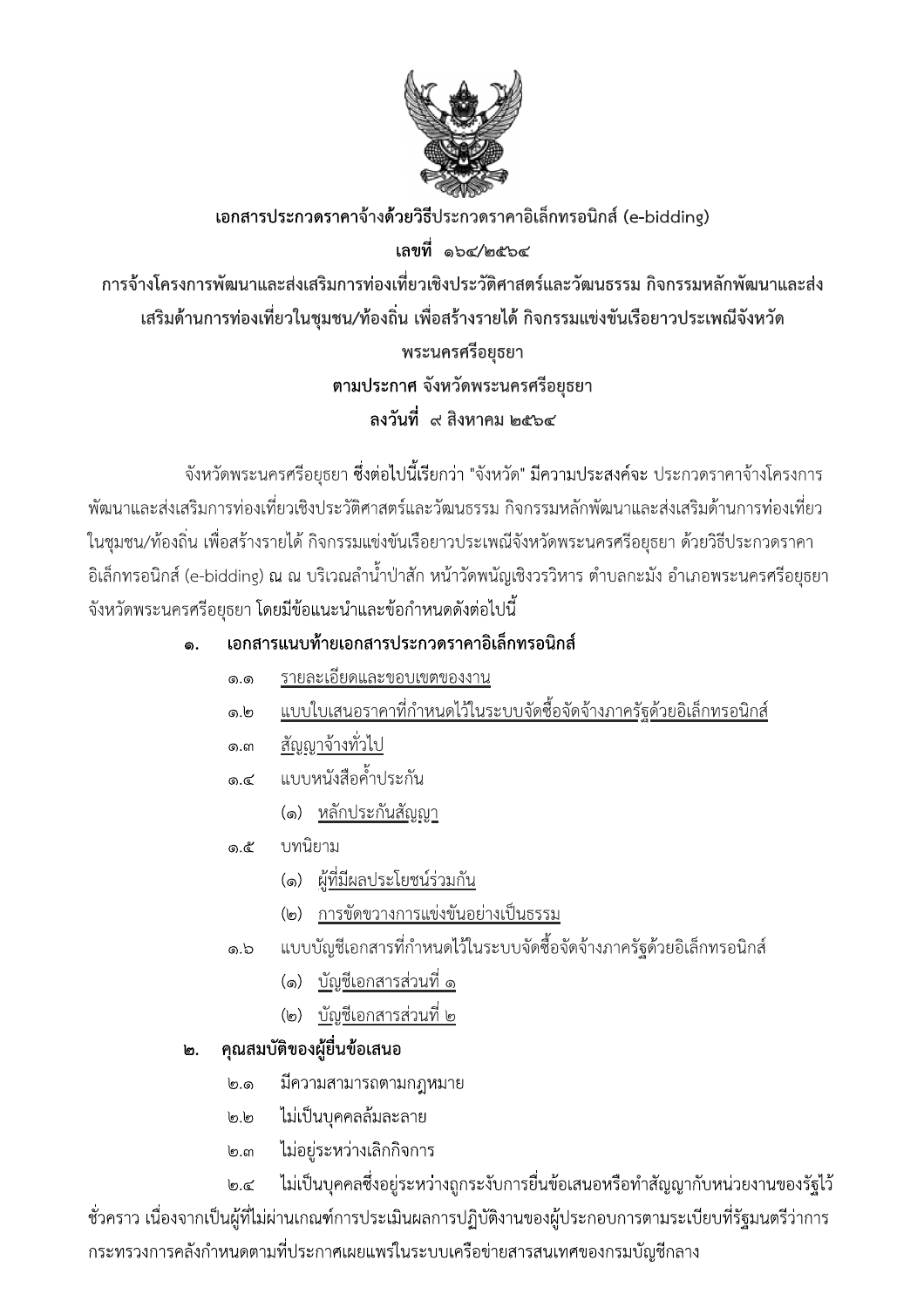ไม่เป็นบุคคลซึ่งถูกระบุชื่อไว้ในบัญชีรายชื่อผู้ทิ้งงานและได้แจ้งเวียนชื่อให้เป็นผู้ทิ้งงาน  $\mathfrak{b}.\mathfrak{C}$ ่ ของหน่วยงานของรัฐในระบบเครือข่ายสารสนเทศของกรมบัญชีกลาง ซึ่งรวมถึงนิติบุคคลที่ผู้ทิ้งงานเป็นหุ้นส่วนผู้ ้จัดการ กรรมการผู้จัดการ ผู้บริหาร ผู้มีอำนาจในการดำเนินงานในกิจการของนิติบุคคลนั้นด้วย

มีคุณสมบัติและไม่มีลักษณะต้องห้ามตามที่คณะกรรมการนโยบายการจัดซื้อจัดจ้างและ  $6.5$ การบริหารพัสดุภาครัฐกำหนดในราชกิจจานุเบกษา

> เป็นนิติบุคคลผู้มีอาชีพรับจ้างงานที่ประกวดราคาอิเล็กทรอนิกส์ดังกล่าว ๒.๗

ไม่เป็นผู้มีผลประโยชน์ร่วมกันกับผู้ยื่นข้อเสนอรายอื่นที่เข้ายื่นข้อเสนอให้แก่จังหวัด ณ  $\mathfrak{b}.$  ශ් ้วันประกาศประกวดราคาอิเล็กทรอนิกส์ หรือไม่เป็นผู้กระทำการอันเป็นการขัดขวางการแข่งขันอย่างเป็นธรรมในการ ประกวดราคาอิเล็กทรอนิกส์ครั้งนี้

ไม่เป็นผู้ได้รับเอกสิทธิ์หรือความคุ้มกัน ซึ่งอาจปฏิเสธไม่ยอมขึ้นศาลไทยเว้นแต่รัฐบาล  $\mathfrak{b}.\mathfrak{c}$ ี ของผู้ยื่นข้อเสนอได้มีคำสั่งให้สละเอกสิทธิ์และความคุ้มกันเช่นว่านั้น

ผู้ยื่นข้อเสนอต้องลงทะเบียนในระบบจัดซื้อจัดจ้างภาครัฐด้วยอิเล็กทรอนิกส์ ി $\circ$ .റെ (Electronic Government Procurement: e - GP) ของกรมบัญชีกลาง

เป็นบุคคลธรรมดาหรือนิติบุคคลผู้มีอาชีพรับจ้างที่ประกวดราคาอิเล็กทรอนิกส์ดัง စြ.ၜၜ ึกล่าว และต้องมีผลงานประเภทเดียวกันกับงานที่ประกวดราคาจ้าง ในวงเงินไม่น้อยกว่า ๑,๒๕๐,๐๐๐ บาท (หนึ่งล้าน ้สองแสนห้าหมื่นบาทถ้วน) และเป็นผลงานที่เป็นคู่สัญญากับหน่วยงานภาครัฐ

> หลักฐานการยื่นข้อเสนอ ຓ.

ผู้ยื่นข้อเสนอจะต้องเสนอเอกสารหลักฐานยื่นมาพร้อมกับการเสนอราคาทางระบบจัดซื้อจัดจ้าง ภาครัฐด้วยอิเล็กทรอนิกส์ โดยแยกเป็น ๒ ส่วน คือ

> ้ ส่วนที่ ๑ อย่างน้อยต้องมีเอกสารดังต่อไปนี้ .<br>ທ.

> > ในกรณีผู้ยื่นข้อเสนอเป็นนิติบุคคล  $(\circledcirc)$

(ก) ห้างหุ้นส่วนสามัญหรือห้างหุ้นส่วนจำกัด ให้ยื่นสำเนาหนังสือรับรองการจด ทะเบียนนิติบุคคล บัญชีรายชื่อหุ้นส่วนผู้จัดการ ผู้มีอำนาจควบคุม (ถ้ามี) พร้อมทั้งรับรองสำเนาถูกต้อง

้ (ข) บริษัทจำกัดหรือบริษัทมหาชนจำกัด ให้ยื่นสำเนาหนังสือรับรองการจด ้ทะเบียนนิติบุคคล หนังสือบริคณห์สนธิ บัญชีรายชื่อกรรมการผู้จัดการ ผู้มีอำนาจควบคุม (ถ้ามี) และบัญชีผู้ถือหุ้นราย ใหญ่ (ถ้ามี) พร้อมทั้งรับรองสำเนาถูกต้อง

(๒) ในกรณีผู้ยื่นข้อเสนอเป็นบุคคลธรรมดาหรือคณะบุคคลที่มิใช่นิติบุคคล ให้ยื่น ้ สำเนาบัตรประจำตัวประชาชนของผู้นั้น สำเนาข้อตกลงที่แสดงถึงการเข้าเป็นหุ้นส่วน (ถ้ามี) สำเนาบัตรประจำตัว ี ประชาชนของผู้เป็นหุ้นส่วน หรือสำเนาหนังสือเดินทางของผู้เป็นหุ้นส่วนที่มิได้ถือสัญชาติไทย พร้อมทั้งรับรองสำเนา ถูกต้อง

่ ในกรณีผู้ยื่นข้อเสนอเป็นผู้ยื่นข้อเสนอร่วมกันในฐานะเป็นผู้ร่วมค้า ให้ยื่นสำเนา  $(m)$ ้สัญญาของการเข้าร่วมค้า และเอกสารตามที่ระบุไว้ใน (๑) หรือ (๒) ของผู้ร่วมค้า แล้วแต่กรณี

- ම -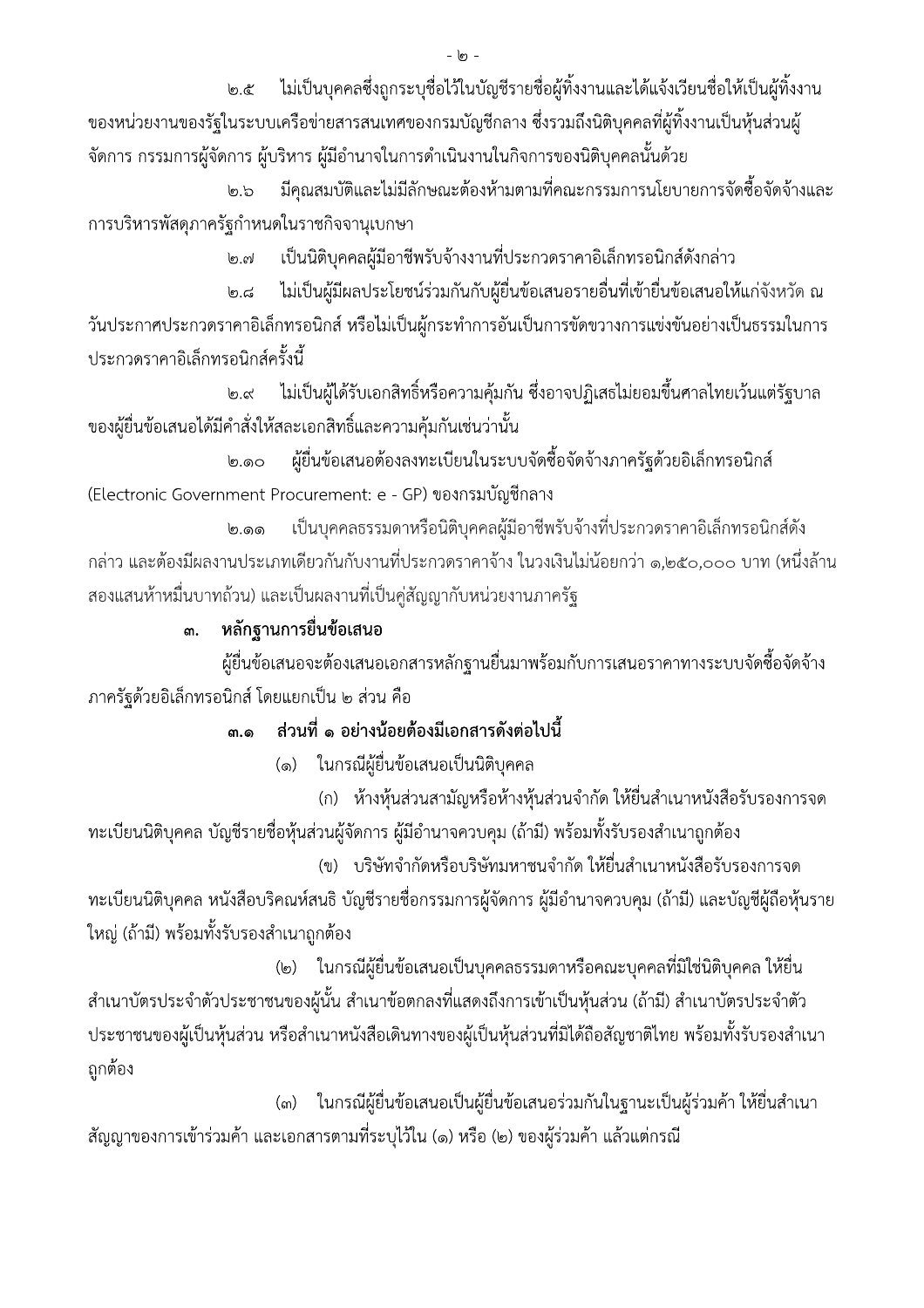- ണ -

- เอกสารเพิ่มเติมอื่นๆ  $(\mathbb{C})$ 
	- (๔.๑) สำเนาใบทะเบียนพาณิชย์
	- (๔.๒) สำเนาใบทะเบียนภาษีมูลค่าเพิ่ม (ถ้ามี)
	- (๔.๓) สำเนาแบบแสดงการลทะเบียนในระบบ e-GP สำหรับผู้ประกอบการที่จะ

ทำธุรกรรมกับภาครัฐ

- (๔.๔) สำเนาหลักฐานการจดทะเบียนผู้ประกอบการ SMEs (ถ้ามี)
- ้บัญชีเอกสารส่วนที่ ๑ ทั้งหมดที่ได้ยื่นพร้อมกับการเสนอราคาทางระบบจัดซื้อจัด  $(\overset{\circ}{\mathbb{C}})$

้จ้างภาครัฐด้วยอิเล็กทรอนิกส์ ตามแบบในข้อ ๑.๖ (๑) โดยไม่ต้องแนบในรูปแบบ PDF File (Portable Document Format)

ทั้งนี้ เมื่อผู้ยื่นข้อเสนอดำเนินการแนบไฟล์เอกสารตามบัญชีเอกสารส่วนที่ ๑ ครบ ้ถ้วน ถูกต้องแล้ว ระบบจัดซื้อจัดจ้างภาครัฐด้วยอิเล็กทรอนิกส์จะสร้างบัญชีเอกสารส่วนที่ ๑ ตามแบบในข้อ ๑.๖ (๑) ให้โดยผู้ยื่นข้อเสนอไม่ต้องแนบบัญชีเอกสารส่วนที่ ๑ ดังกล่าวในรูปแบบ PDF File (Portable Document Format)

## ้ส่วนที่ ๒ อย่างน้อยต้องมีเอกสารดังต่อไปนี้ <u> ຕ.ໄຕ</u>

ในกรณีที่ผู้ยื่นข้อเสนอมอบอำนาจให้บุคคลอื่นกระทำการแทนให้แนบหนังสือมอบ  $(\circledcirc)$ ้อำนาจซึ่งติดอากรแสตมป์ตามกฎหมาย โดยมีหลักฐานแสดงตัวตนของผู้มอบอำนาจและผู้รับมอบอำนาจ ทั้งนี้ หาก ผู้รับมอบอำนาจเป็นบุคคลธรรมดาต้องเป็นผู้ที่บรรลุนิติภาวะตามกฎหมายแล้วเท่านั้น

> เอกสารเพิ่มเติมอื่นๆ  $(\mathfrak{b})$

> > (๒.๑) สำเนาหนังสือรับรองผลงานจากหน่วยงานภาครัฐ

(๒.๒) ไฟล์การนำเสนอด้านเทคนิค ประกอบการพิจารณาการประกวดราคา ้จ้างฯ กิจกรรมแข่งขันเรือยาวประเพณีจังหวัดพระนครศรีอยุธยา

บัญชีเอกสารส่วนที่ ๒ ทั้งหมดที่ได้ยื่นพร้อมกับการเสนอราคาทางระบบจัดซื้อจัด  $(m)$ จ้างภาครัฐด้วยอิเล็กทรอนิกส์ ตามแบบในข้อ ๑.๖ (๒) โดยไม่ต้องแนบในรูปแบบ PDF File (Portable Document Format)

้ ทั้งนี้ เมื่อผู้ยื่นข้อเสนอดำเนินการแนบไฟล์เอกสารตามบัญชีเอกสารส่วนที่ ๒ ครบ ถ้วน ถูกต้องแล้ว ระบบจัดซื้อจัดจ้างภาครัฐด้วยอิเล็กทรอนิกส์จะสร้างบัญชีเอกสารส่วนที่ ๒ ตามแบบในข้อ ๑.๖ (๒) ให้โดยผู้ยื่นข้อเสนอไม่ต้องแนบบัญชีเอกสารส่วนที่ ๒ ดังกล่าวในรูปแบบ PDF File (Portable Document Format)

### ๔. การเสนอราคา

้ผู้ยื่นข้อเสนอต้องยื่นข้อเสนอและเสนอราคาทางระบบจัดซื้อจัดจ้างภาครัฐด้วย ๔.๑ ้อิเล็กทรอนิกส์ตามที่กำหนดไว้ในเอกสารประกวดราคาอิเล็กทรอนิกส์นี้ โดยไม่มีเงื่อนไขใดๆ ทั้งสิ้น และจะต้องกรอก ี ข้อความให้ถูกต้องครบถ้วน พร้อมทั้งหลักฐานแสดงตัวตนและทำการยืนยันตัวตนของผู้ยื่นข้อเสนอโดยไม่ต้องแนบใบ เสนอราคาในรูปแบบ PDF File (Portable Document Format)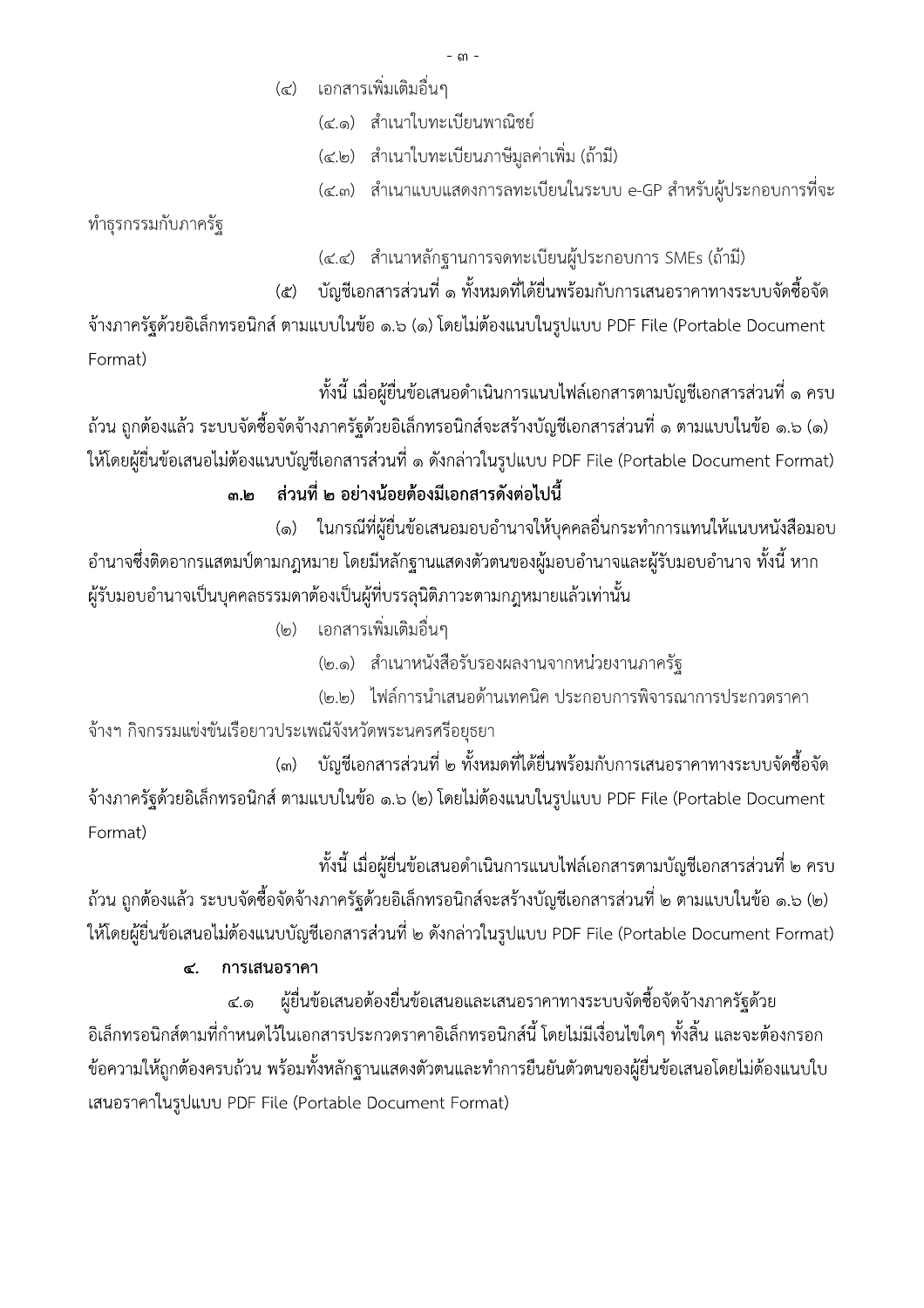ในการเสนอราคาให้เสนอราคาเป็นเงินบาทและเสนอราคาได้เพียงครั้งเดียวและราคา  $\ll$ ിന เดียวโดยเสนอราคารวม และหรือราคาต่อหน่วย และหรือต่อรายการ ตามเงื่อนไขที่ระบุไว้ท้ายใบเสนอราคาให้ถูกต้อง ้ทั้งนี้ ราคารวมที่เสนอจะต้องตรงกันทั้งตัวเลขและตัวหนังสือ ถ้าตัวเลขและตัวหนังสือไม่ตรงกัน ให้ถือตัวหนังสือเป็น ่ สำคัญ โดยคิดราคารวมทั้งสิ้นซึ่งรวมค่าภาษีมูลค่าเพิ่ม ภาษีอากรอื่น และค่าใช้จ่ายอื่นๆ ทั้งปวงไว้แล้ว ี ราคาที่เสนอจะต้องเสนอกำหนดยืนราคาไม่น้อยกว่า ๓๐ วัน ตั้งแต่วันเสนอราคาโดย

ิภายในกำหนดยืนราคา ผู้ยื่นข้อเสนอต้องรับผิดชอบราคาที่ตนได้เสนอไว้และจะถอนการเสนอราคามิได้ ้ผู้ยื่นข้อเสนอจะต้องเสนอกำหนดเวลาดำเนินการแล้วเสร็จไม่เกิน ๑๒๐ วัน นับถัดจาก ๔.๓

้วันลงนามในสัญญาจ้างหรือจากวันที่ได้รับหนังสือแจ้งจาก จังหวัด ให้เริ่มทำงาน

้ก่อนเสนอราคา ผู้ยื่นข้อเสนอควรตรวจดูร่างสัญญา แบบรูป และรายละเอียด ฯลฯ ให้  $\propto$ . $\propto$ ้ถี่ถ้วนและเข้าใจเอกสารประกวดราคาจ้างอิเล็กทรอนิกส์ทั้งหมดเสียก่อนที่จะตกลงยื่นเสนอราคาตามเงื่อนไข ใน เอกสารประกวดราคาจ้างอิเล็กทรอนิกส์

ผู้ยื่นข้อเสนอจะต้องยื่นข้อเสนอและเสนอราคาทางระบบจัดซื้อจัดจ้างภาครัฐด้วย ھ.ھ ้อิเล็กทรอนิกส์ ในวันที่ ๑๖ สิงหาคม ๒๕๖๔ ระหว่างเวลา ๐๘.๓๐ น. ถึง ๑๖.๓๐ น. และเวลาในการเสนอราคาให้ ถือตามเวลาของระบบจัดซื้อจัดจ้างภาครัฐด้วยอิเล็กทรอนิกส์เป็นเกณฑ์

เมื่อพ้นกำหนดเวลายื่นข้อเสนอและเสนอราคาแล้ว จะไม่รับเอกสารการยื่นข้อเสนอและเสนอรา คาใดๆ โดยเด็ดขาด

้ผู้ยื่นข้อเสนอต้องจัดทำเอกสารสำหรับใช้ในการเสนอราคาในรูปแบบไฟล์เอกสาร  $\ll$ b ประเภท PDF File (Portable Document Format) โดยผู้ยื่นข้อเสนอต้องเป็นผู้รับผิดชอบตรวจสอบความครบถ้วน ถูกต้อง และชัดเจนของเอกสาร PDF File ก่อนที่จะยืนยันการเสนอราคา แล้วจึงส่งข้อมูล (Upload) เพื่อเป็นการ ้<br>เสนอราคาให้แก่จังหวัดผ่านทางระบบจัดซื้อจัดจ้างภาครัฐด้วยอิเล็กทรอนิกส์

คณะกรรมการพิจารณาผลการประกวดราคาอิเล็กทรอนิกส์จะดำเนินการตรวจสอบ ഭ്രി ้คุณสมบัติของผู้ยื่นข้อเสนอแต่ละรายว่า เป็นผู้ยื่นข้อเสนอที่มีผลประโยชน์ร่วมกันกับผู้ยื่นข้อเสนอรายอื่นตามข้อ ๑.๕ (๑) หรือไม่ หากปรากฏว่าผู้ยื่นข้อเสนอรายใดเป็นผู้ยื่นข้อเสนอที่มีผลประโยชน์ร่วมกันกับผู้ยื่นข้อเสนอรายอื่น คณะ กรรมการฯ จะตัดรายชื่อผู้ยื่นข้อเสนอที่มีผลประโยชน์ร่วมกันนั้นออกจากการเป็นผู้ยื่นข้อเสนอ

่ หากปรากฏต่อคณะกรรมการพิจารณาผลการประกวดราคาอิเล็กทรอนิกส์ว่า ก่อนหรือในขณะที่ ้มีการพิจารณาข้อเสนอ มีผู้ยื่นข้อเสนอรายใดกระทำการอันเป็นการขัดขวางการแข่งขันอย่างเป็นธรรมตามข้อ ๑.๕ (๒) และคณะกรรมการฯ เชื่อว่ามีการกระทำอันเป็นการขัดขวางการแข่งขันอย่างเป็นธรรม คณะกรรมการฯ จะตัดรายชื่อ ผู้ยื่นข้อเสนอรายนั้นออกจากการเป็นผู้ยื่นข้อเสนอ และจังหวัดจะพิจารณาลงโทษผู้ยื่นข้อเสนอดังกล่าวเป็นผู้ทิ้งงาน เว้นแต่จังหวัดจะพิจารณาเห็นว่าผู้ยื่นข้อเสนอรายนั้นมิใช่เป็นผู้ริเริ่มให้มีการกระทำดังกล่าวและได้ให้ความร่วมมือเป็น ประโยชน์ต่อการพิจารณาของจังหวัด

> ผู้ยื่นข้อเสนอจะต้องปฏิบัติ ดังนี้ ೯.ಡ

- ปฏิบัติตามเงื่อนไขที่ระบุไว้ในเอกสารประกวดราคาอิเล็กทรอนิกส์  $\left( \circ \right)$
- ราคาที่เสนอจะต้องเป็นราคาที่รวมภาษีมูลค่าเพิ่ม และภาษีอื่นๆ (ถ้ามี) รวมค่าใช้  $(\mathfrak{b})$

จ่ายทั้งปวงไว้ด้วยแล้ว

 $\alpha$  -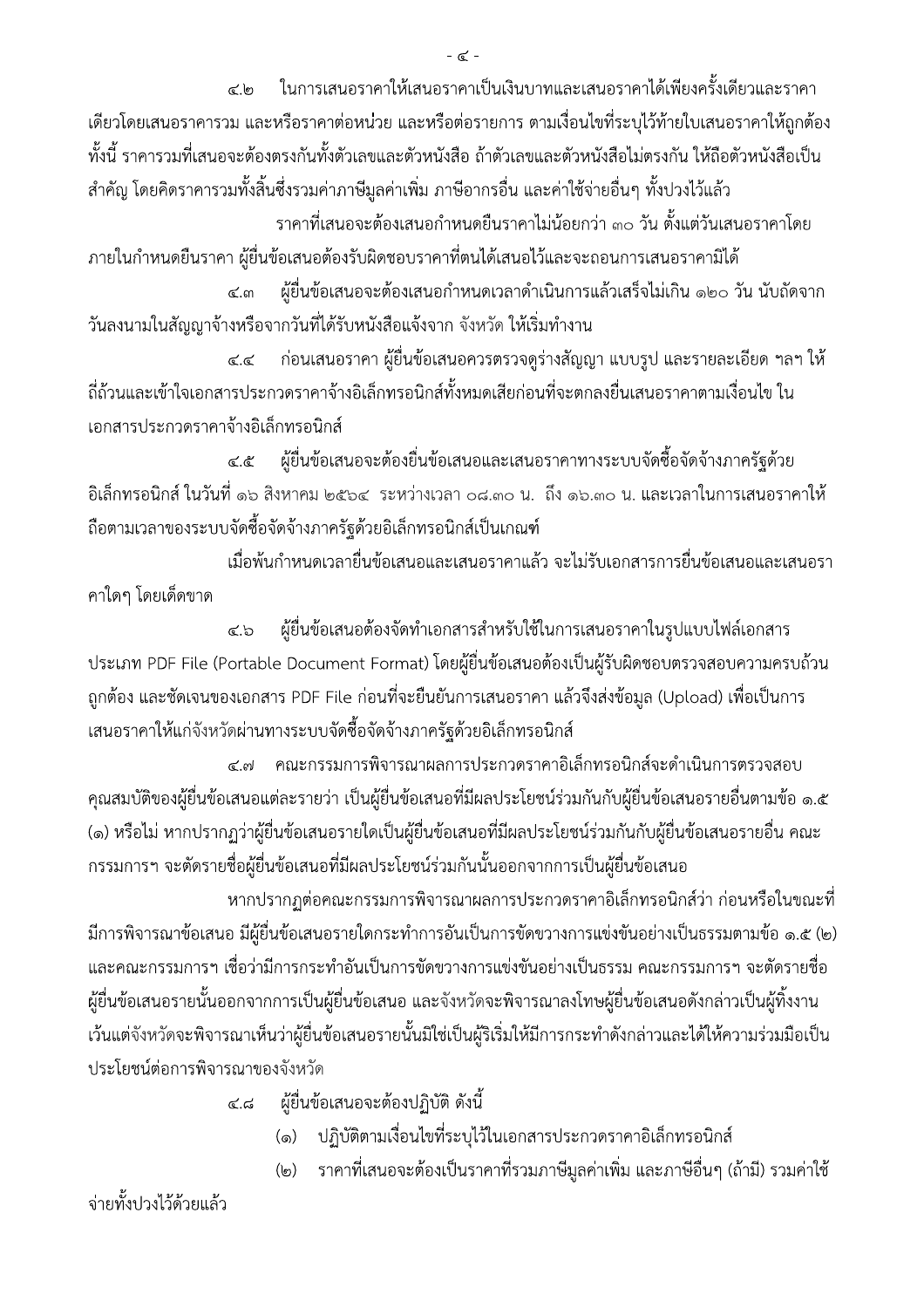- ๕ -

ผู้ยื่นข้อเสนอจะต้องลงทะเบียนเพื่อเข้าสู่กระบวนการเสนอราคา ตามวัน เวลา ที่  $(m)$ 

กำหนด

ผู้ยื่นข้อเสนอจะถอนการเสนอราคาที่เสนอแล้วไม่ได้  $(\mathbb{C})$ 

ผู้ยื่นข้อเสนอต้องศึกษาและทำความเข้าใจในระบบและวิธีการเสนอราคาด้วยวิธี  $(\overset{\circ}{\mathbb{C}})$ ประกวดราคาอิเล็กทรอนิกส์ ของกรมบัญชีกลางที่แสดงไว้ในเว็บไซต์ www.gprocurement.go.th

#### หลักเกณฑ์และสิทธิในการพิจารณา <u>දි.</u>

ในการพิจารณาผลการยื่นข้อเสนอประกวดราคาอิเล็กทรอนิกส์ครั้งนี้ จังหวัดจะ ഭ്. ൈ ้พิจารณาตัดสินโดยใช้หลักเกณฑ์ ราคาประกอบเกณฑ์อื่น

ในการพิจารณาผู้ชนะการยื่นข้อเสนอ ส่วนราชการจะใช้หลักเกณฑ์ราคาประกอบเกณฑ์ &.๒ ้อื่น (Price Performance) โดยพิจารณาให้คะแนนตามปัจจัยหลักและน้ำหนักที่กำหนด ดังนี้

้ ๕.๒.๑ รายการพิจารณา คือ จ้างโครงการพัฒนาและส่งเสริม การท่องเที่ยวเชิง ี ประวัติศาสตร์และวัฒนธรรม กิจกรรมหลักพัฒนาและส่งเสริมด้านการท่องเที่ยวในชุมชน/ท้องถิ่น เพื่อสร้างรายได้ กิจกรรมแข่งขันเรือยาวประเพณีจังหวัดพระนครศรีอยุธยา

(๑) ราคาที่เสนอราคา(ตัวแปรหลัก) กำหนดน้ำหนักเท่ากับร้อยละ ๓๐

(๒) ข้อเสนอด้านเทคนิคหรือข้อเสนอื่นๆ กำหนดน้ำหนักเท่ากับร้อยละ ๗๐ หากผู้ยื่นข้อเสนอรายใดมีคุณสมบัติไม่ถูกต้องตามข้อ ๒ หรือยื่นหลักฐานการยื่นข้อ ๕.๓

์ เสนอไม่ถูกต้อง หรือไม่ครบถ้วนตามข้อ ๓ หรือยื่นข้อเสนอไม่ถูกต้องตามข้อ ๔ คณะกรรมการพิจารณาผลการ ี ประกวดราคาอิเล็กทรอนิกส์จะไม่รับพิจารณาข้อเสนอของผู้ยื่นข้อเสนอรายนั้น เว้นแต่ ผู้ยื่นข้อเสนอรายใดเสนอ เอกสารทางเทคนิคหรือรายละเอียดคุณลักษณะเฉพาะของพัสดุที่จะจ้างไม่ครบถ้วน หรือเสนอรายละเอียดแตกต่างไป ้จากเงื่อนไขที่จังหวัดกำหนดไว้ในประกาศและเอกสารประกวดราคาอิเล็กทรอนิกส์ ในส่วนที่มิใช่สาระสำคัญและความ แตกต่างนั้นไม่มีผลทำให้เกิดการได้เปรียบเสียเปรียบต่อผู้ยื่นข้อเสนอรายอื่น หรือเป็นการผิดพลาดเล็กน้อย คณะกรรม การฯ อาจพิจารณาผ่อนปรนการตัดสิทธิผู้ยื่นข้อเสนอรายนั้น

้จังหวัดสงวนสิทธิไม่พิจารณาข้อเสนอของผู้ยื่นข้อเสนอโดยไม่มีการผ่อนผัน ในกรณีดัง رو<br>ر ต่อไปนี้

(๑) ไม่ปรากฏชื่อผู้ยื่นข้อเสนอรายนั้นในบัญชีผู้รับเอกสารประกวดราคาอิเล็กทรอนิกส์ ทางระบบจัดซื้อจัดจ้างด้วยอิเล็กทรอนิกส์ หรือบัญชีรายชื่อผู้ซื้อเอกสารประกวดราคาอิเล็กทรอนิกส์ทางระบบการจัด ซี้อจัดจ้างด้วยอิเล็กทรอนิกส์ของจังหวัด

(๒) ไม่กรอกชื่อผู้ยื่นข้อเสนอในการเสนอราคาทางระบบจัดซื้อจัดจ้างด้วย

้อิเล็กทรอนิกส์

เสนอรายละเอียดแตกต่างไปจากเงื่อนไขที่กำหนดในเอกสารเอกสารประกวดราคา  $(m)$ ้อิเล็กทรอนิกส์ที่เป็นสาระสำคัญ หรือมีผลทำให้เกิดความได้เปรียบเสียเปรียบแก่ผู้ยื่นข้อเสนอรายอื่น

ในการตัดสินการประกวดราคาอิเล็กทรอนิกส์หรือในการทำสัญญา คณะกรรมการ ೬.೬ ้พิจารณาผลการประกวดราคาอิเล็กทรอนิกส์หรือจังหวัด มีสิทธิให้ผู้ยื่นข้อเสนอชี้แจงข้อเท็จจริงเพิ่มเติมได้ จังหวัดมี ี่ สิทธิที่จะไม่รับข้อเสนอ ไม่รับราคา หรือไม่ทำสัญญา หากข้อเท็จจริงดังกล่าวไม่มีความเหมาะสมหรือไม่ถูกต้อง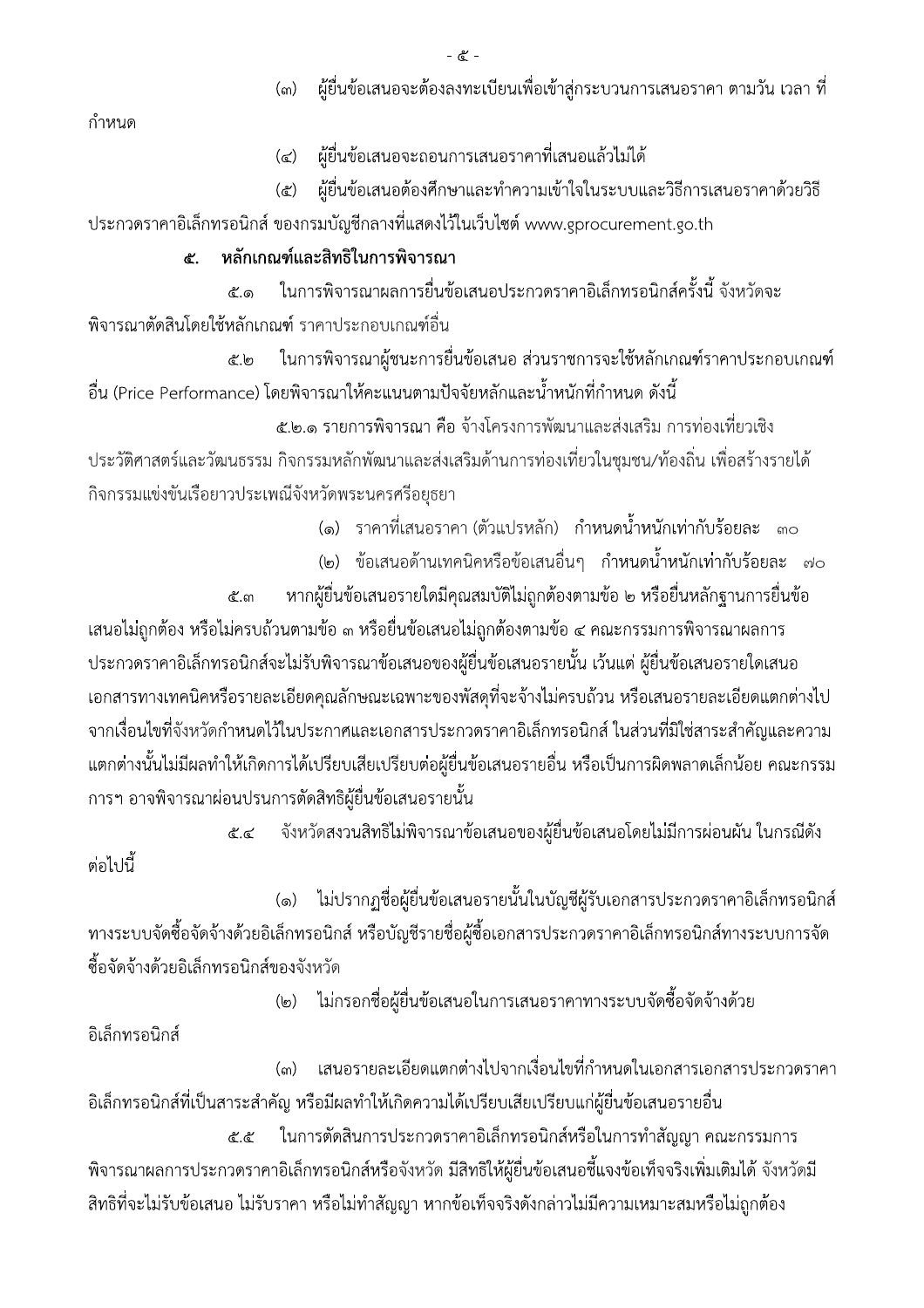้จังหวัดทรงไว้ซึ่งสิทธิที่จะไม่รับราคาต่ำสุด หรือราคาหนึ่งราคาใด หรือราคาที่เสนอ ഭ്യ ้ทั้งหมดก็ได้ และอาจพิจารณาเลือกจ้างในจำนวน หรือขนาด หรือเฉพาะรายการหนึ่งรายการใด หรืออาจจะยกเลิก ้การประกวดราคาอิเล็กทรอนิกส์โดยไม่พิจารณาจัดจ้างเลยก็ได้ สุดแต่จะพิจารณา ทั้งนี้ เพื่อประโยชน์ของทางราชการ เป็นสำคัญ และให้ถือว่าการตัดสินของจังหวัดเป็นเด็ดขาด ผู้ยื่นข้อเสนอจะเรียกร้องค่าใช้จ่าย หรือค่าเสียหายใดๆ มิได้ รวมทั้งจังหวัดจะพิจารณายกเลิกการประกวดราคาอิเล็กทรอนิกส์และลงโทษผู้ยื่นข้อเสนอเป็นผู้ทิ้งงาน ไม่ว่าจะเป็นผู้ ้ยื่นข้อเสนอที่ได้รับการคัดเลือกหรือไม่ก็ตาม หากมีเหตุที่เชื่อถือได้ว่าการยื่นข้อเสนอกระทำการโดยไม่สุจริต เช่น การ เสนอเอกสารอันเป็นเท็จ หรือใช้ชื่อบุคคลธรรมดา หรือนิติบุคคลอื่นมายื่นข้อเสนอแทน เป็นต้น

ในกรณีที่ผู้ยื่นข้อเสนอรายที่เสนอราคาต่ำสุด เสนอราคาต่ำจนคาดหมายได้ว่าไม่อาจดำเนิน ึงานตามเอกสารประกวดราคาอิเล็กทรอนิกส์ได้ คณะกรรมการพิจารณาผลการประกวดราคาอิเล็กทรอนิกส์หรือ ้จังหวัด จะให้ผู้ยื่นข้อเสนอนั้นชี้แจงและแสดงหลักฐานที่ทำให้เชื่อได้ว่า ผู้ยื่นข้อเสนอสามารถดำเนินงานตามเอกสาร ี ประกวดราคาอิเล็กทรอนิกส์ให้เสร็จสมบูรณ์ หากคำชี้แจงไม่เป็นที่รับฟังได้ จังหวัด มีสิทธิที่จะไม่รับข้อเสนอหรือไม่รับ ราคาของผู้ยื่นข้อเสนอรายนั้น ทั้งนี้ ผู้ยื่นข้อเสนอดังกล่าวไม่มีสิทธิเรียกร้องค่าใช้จ่ายหรือค่าเสียหายใดๆ จากจังหวัด

้ก่อนลงนามในสัญญาจังหวัด อาจประกาศยกเลิกการประกวดราคาอิเล็กทรอนิกส์ หาก ๕.๗ ปรากฏว่ามีการกระทำที่เข้าลักษณะผู้ยื่นข้อเสนอที่ชนะการประกวดราคาหรือที่ได้รับการคัดเลือกมีผลประโยชน์ร่วม ้กัน หรือมีส่วนได้เสียกับผู้ยื่นข้อเสนอรายอื่น หรือขัดขวางการแข่งขันอย่างเป็นธรรม หรือสมยอมกันกับผู้ยื่นข้อเสนอ รายอื่น หรือเจ้าหน้าที่ในการเสนอราคา หรือส่อว่ากระทำการทุจริตอื่นใดในการเสนอราคา

> การทำสัญญาจ้าง  $\mathbf{b}$ .

ผู้ชนะการประกวดราคาอิเล็กทรอนิกส์จะต้องทำสัญญาจ้างตามแบบสัญญา ดังระบุในข้อ ึด.๓ หรือทำข้อตกลงเป็นหนังสือกับจังหวัด ภายใน ๓ วัน นับถัดจากวันที่ได้รับแจ้ง และจะต้องวางหลักประกันสัญญา เป็นจำนวนเงินเท่ากับร้อยละ ๕ ของราคาค่าจ้างที่ประกวดราคาอิเล็กทรอนิกส์ได้ ให้จังหวัดยึดถือไว้ในขณะทำสัญญา โดยใช้หลักประกันอย่างหนึ่งอย่างใดดังต่อไปนี้

> เงินสด  $b \circ$

่ เช็คหรือดราฟท์ที่ธนาคารสั่งจ่ายให้แก่จังหวัด โดยเป็นเช็คลงวันที่ที่ทำสัญญา หรือก่อน  $b.\sigma$ ็หน้านั้น ไม่เกิน ๓ วัน ทำการของทางราชการ

หนังสือค้ำประกันของธนาคารภายในประเทศ ตามแบบหนังสือค้ำประกัน ดังระบุในข้อ  $b.m$ ๑.๔ (๒) หรือจะเป็นหนังสือค้ำประกันอิเล็กทรอนิกส์ตามวิธีการที่กรมบัญชีกลางกำหนด

หนังสือค้ำประกันของบริษัทเงินทุน หรือบริษัทเงินทุนหลักทรัพย์ที่ได้รับอนุญาตให้  $b.\epsilon$ ี ประกอบกิจการเงินทุนเพื่อการพาณิชย์และประกอบธุรกิจค้ำประกัน ตามประกาศของธนาคารแห่งประเทศไทย ตาม รายชื่อบริษัทเงินทุนที่ธนาคารแห่งประเทศไทยแจ้งเวียนให้ทราบ โดยอนุโลมให้ใช้ตามตัวอย่างหนังสือค้ำประกันของ ธนาคารที่คณะกรรมการนโยบายกำหนด ดังระบุในข้อ ๑.๔ (๒)

> พันธบัตรรัฐบาลไทย  $b.e$

หลักประกันนี้จะคืนให้ โดยไม่มีดอกเบี้ยภายใน ๑๕ วันนับถัดจากวันที่ผู้ชนะการประกวดราคา อิเล็กทรอนิกส์ (ผู้รับจ้าง) พ้นจากข้อผูกพันตามสัญญาจ้างแล้ว

หลักประกันนี้จะคืนให้ โดยไม่มีดอกเบี้ย ตามอัตราส่วนของงานจ้างซึ่งจังหวัด ได้รับมอบไว้แล้ว

 $-5 -$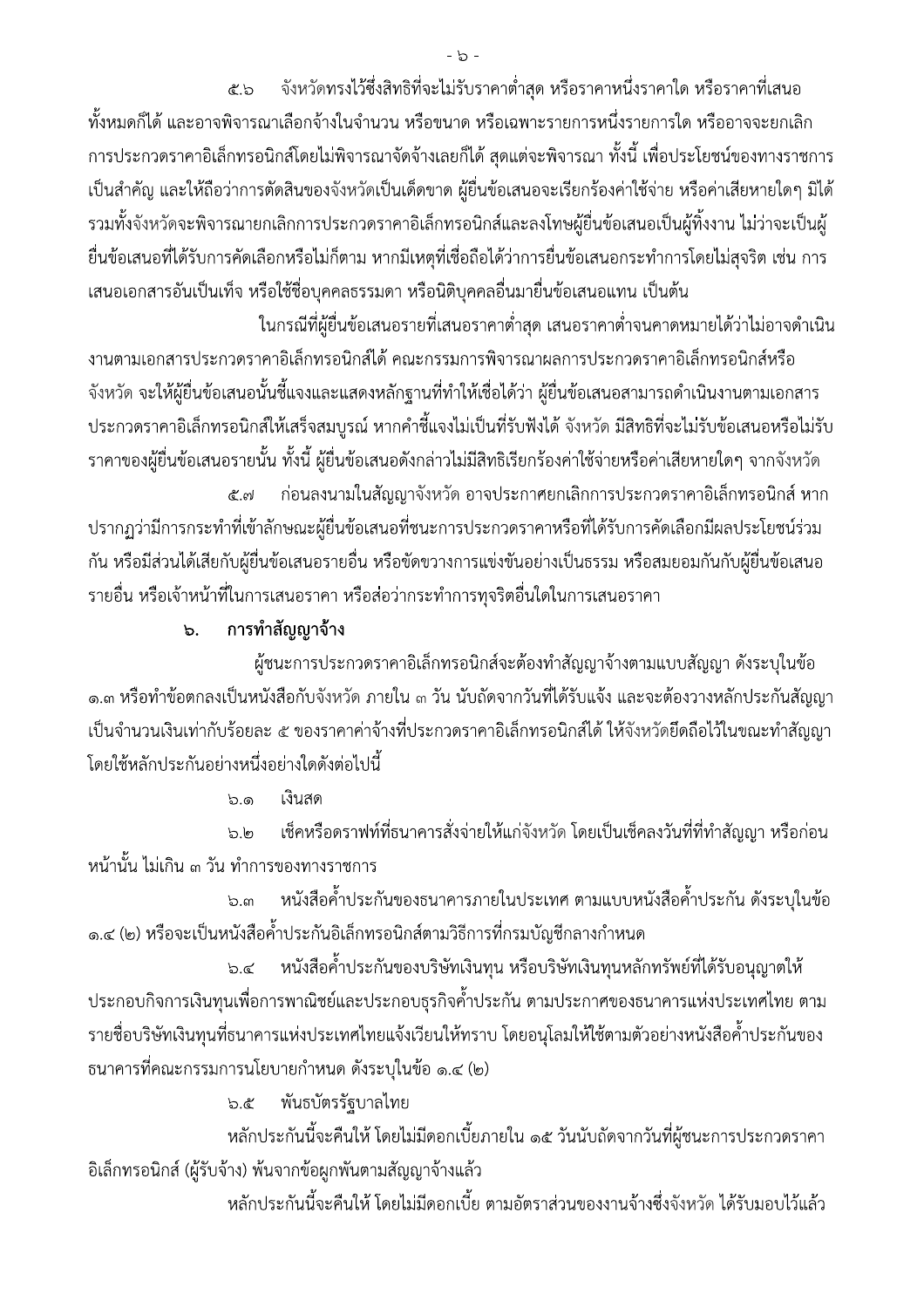#### ์ค่าจ้างและการจ่ายเงิน  $m<sub>1</sub>$

้จังหวัดจะจ่ายค่าจ้างซึ่งได้รวมภาษีมูลค่าเพิ่ม ตลอดจนภาษีอื่น ๆ และค่าใช้จ่ายทั้งปวงแล้ว โดย ้ถือราคาเหมารวมเป็นเกณฑ์ และกำหนดการจ่ายเงินเป็น จำนวน ๑ งวด ดังนี้

เป็นจำนวนเงินในอัตราร้อยละ ๑๐๐ ของค่าจ้าง เมื่อผู้รับจ้างได้ปฏิบัติงานทั้งหมดให้แล้วเสร็จ เรียบร้อยตามสัญญา รวมทั้งทำสถานที่จ้างให้สะอาดเรียบร้อย

#### อัตราค่าปรับ ದ.

้ค่าปรับตามแบบสัญญาจ้างแนบท้ายเอกสารประกวดราคาอิเล็กทรอนิกส์นี้ หรือข้อตกลงจ้าง เป็นหนังสือจะกำหนด ดังนี้

กรณีที่ผู้รับจ้างนำงานที่รับจ้างไปจ้างช่วงให้ผู้อื่นทำอีกทอดหนึ่งโดยไม่ได้รับอนุญาตจาก ಡ.ೂ ้จังหวัด จะกำหนดค่าปรับสำหรับการฝ่าฝืนดังกล่าวเป็นจำนวนร้อยละ๑๐.๐๐ ของวงเงินของงานจ้างช่วงนั้น

่ กรณีที่ผู้รับจ้างปฏิบัติผิดสัญญาจ้างนอกเหนือจากข้อ ๘.๑ จะกำหนดค่าปรับเป็นรายวัน ಡ.ಠ ในอัตราร้อยละ๐.๑๐ ของราคาค่าจ้าง

#### การรับประกันความชำรุดบกพร่อง ๙.

ผู้ชนะการประกวดราคาอิเล็กทรอนิกส์ซึ่งได้ทำข้อตกลงเป็นหนังสือ หรือทำสัญญาจ้าง ตามแบบ ้ดังระบุในข้อ ๑.๓ แล้วแต่กรณี จะต้องรับประกันความชำรุดบกพร่องของงานจ้างที่เกิดขึ้นภายในระยะเวลาไม่น้อย ๓๐ วัน นับถัดจากวันที่จังหวัดได้รับมอบงาน โดยผู้รับจ้างต้องรีบจัดการซ่อมแซมแก้ไขให้ใช้การได้ดีดังเดิม กว่า ภายใน ๑ วัน นับถัดจากวันที่ได้รับแจ้งความชำรุดบกพร่อง

> ข้อสงวนสิทธิในการยื่นข้อเสนอและอื่น ๆ **ෙ.**

๑๐.๑ เงินค่าจ้างสำหรับงานจ้างครั้งนี้ ได้มาจากเงินงบประมาณประจำปี พ.ศ. ๒๕๖๔ การลงนามในสัญญาจะกระทำได้ต่อเมื่อ จังหวัดได้รับอนุมัติเงินค่าจ้างจากเงินงบ ประมาณประจำปี พ.ศ. ๒๕๖๔ แล้วเท่านั้น

๑๐.๒ เมื่อจังหวัดได้คัดเลือกผู้ยื่นข้อเสนอรายใด ให้เป็นผู้รับจ้าง และได้ตกลงจ้างตามประกวด ี ราคาอิเล็กทรอนิกส์แล้ว ถ้าผู้รับจ้างจะต้องสั่งหรือนำสิ่งของมาเพื่องานจ้างดังกล่าวเข้ามาจากต่างประเทศ และของนั้น ้ต้องนำเข้ามาโดยทางเรือในเส้นทางที่มีเรือไทยเดินอยู่ และสามารถให้บริการรับขนได้ตามที่รัฐมนตรีว่าการกระทรวง ้ คมนาคมประกาศกำหนด ผู้ยื่นข้อเสนอซึ่งเป็นผู้รับจ้างจะต้องปฏิบัติตามกฎหมายว่าด้วยการส่งเสริมการพาณิชยนาวี ดังนี้

่ แจ้งการสั่งหรือนำสิ่งของดังกล่าวเข้ามาจากต่างประเทศ ต่อกรมเจ้าท่า ภายใน ๗ ( െ) ้วัน นับตั้งแต่วันที่ผู้รับจ้างสั่งหรือซื้อของจากต่างประเทศ เว้นแต่เป็นของที่รัฐมนตรีว่าการกระทรวงคมนาคมประกาศ ยกเว้นให้บรรทุกโดยเรืออื่นได้

้จัดการให้สิ่งของดังกล่าวบรรทุกโดยเรือไทย หรือเรือที่มีสิทธิเช่นเดียวกับเรือไทย  $(\mathfrak{b})$ จากต่างประเทศมายังประเทศไทย เว้นแต่จะได้รับอนุญาตจากกรมเจ้าท่า ให้บรรทุกสิ่งของนั้น โดยเรืออื่นที่มิใช่เรือ ไทย ซึ่งจะต้องได้รับอนุญาตเช่นนั้นก่อนบรรทุกของลงเรืออื่น หรือเป็นของที่รัฐมนตรีว่าการกระทรวงคมนาคม ประกาศยกเว้นให้บรรทุกโดยเรืออื่น

ในกรณีที่ไม่ปฏิบัติตาม (๑) หรือ (๒) ผู้รับจ้างจะต้องรับผิดตามกฎหมายว่าด้วย  $\mathsf{(m)}$ การส่งเสริมการพาณิชยนาวี

- ബി -